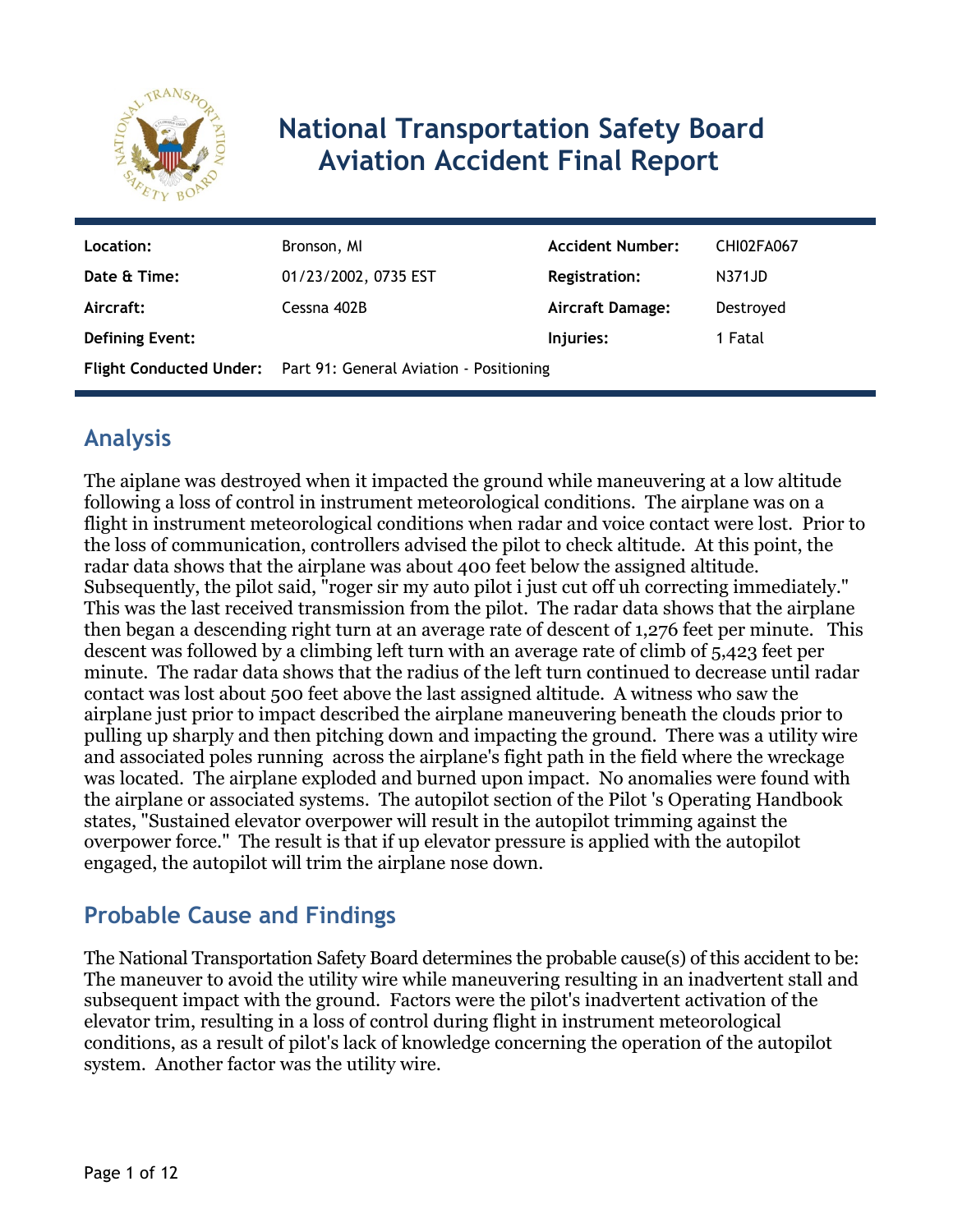#### **Findings**

Occurrence #1: LOSS OF CONTROL - IN FLIGHT Phase of Operation: CRUISE

Findings 1. (F) AUTOPILOT - NOT UNDERSTOOD - PILOT IN COMMAND 2. (F) ELEVATOR TRIM - INADVERTENT ACTIVATION - PILOT IN COMMAND ----------

Occurrence #2: LOSS OF CONTROL - IN FLIGHT Phase of Operation: EMERGENCY DESCENT/LANDING

Findings 3. (F) OBJECT - OTHER 4. (C) MANEUVER TO AVOID OBSTRUCTIONS - PERFORMED - PILOT IN COMMAND 5. (C) STALL - INADVERTENT - PILOT IN COMMAND ----------

Occurrence #3: IN FLIGHT COLLISION WITH TERRAIN/WATER Phase of Operation: EMERGENCY DESCENT/LANDING

Findings 6. TERRAIN CONDITION - GROUND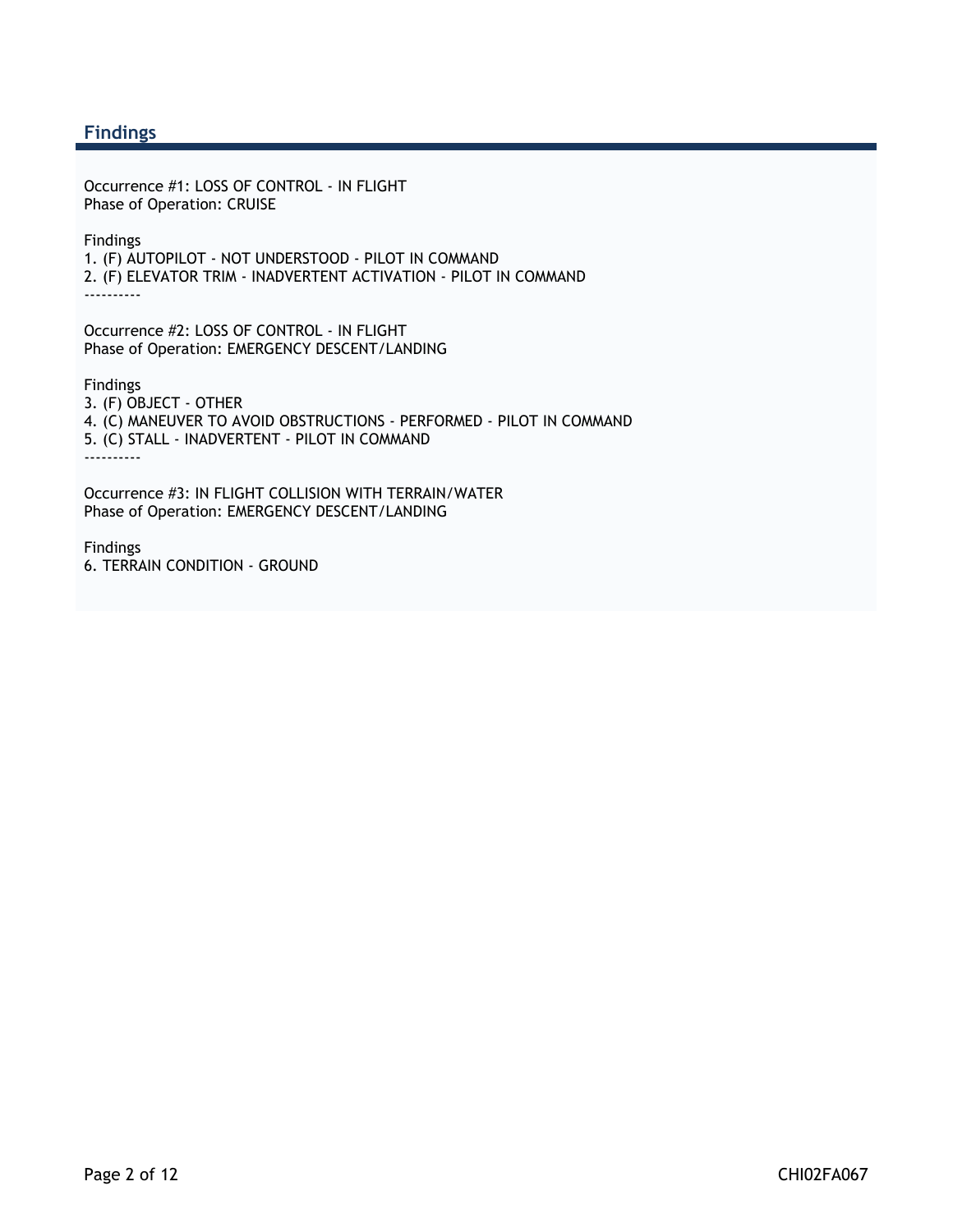## **Factual Information**

#### HISTORY OF FLIGHT

On January 23, 2002, about 0735 eastern standard time, a Cessna 402B, N371JD, piloted by a commercial pilot, was destroyed when it impacted the ground near Bronson, Michigan. A witness described the airplane maneuvering at a low altitude just prior to impact. The 14 CFR Part 91 positioning flight was operating on an instrument flight rules flight plan in instrument meteorological conditions. The pilot, who was the sole occupant, was fatally injured. The business flight originated from the Kirsch Municipal Airport (IRS), Sturgis, Michigan, about 0730 and was bound for the Ann Arbor Municipal Airport (ARB), Ann Arbor, Michigan.

A witness to the accident described the airplane flying south about 200 feet above the ground and then turning back to the north. He said that he saw the airplane making a descending left turn back to the west when the airplane pulled up sharply and then pitched nose down and impacted the ground. He said there was a large explosion and fireball.

The airplane impacted the ground at coordinates 41 degrees 53.845 minutes north, 85 degrees 11.005 minutes west.

#### PERSONELL INFORMATION

The pilot held commercial pilot and flight instructor certificates with single and multi-engine airplane, and instrument airplane ratings. Records show that the pilot completed an initial competency check as required by 14 CFR Part 135 on March 15, 2001, in a Cessna 310 airplane. On October 15, 2001, the pilot completed a competency check in the Cessna 402B airplane.

Company paperwork indicates that the pilot had accumulated 1,800 hours total flight experience, 800 hours cross-country flight experience, 150 hours night flight experience, 125 hours total instrument experience, 100 hours of in-flight instrument experience, and 50 hours of night cross-country flight experience as of the date of the competency check in the Cessna 402B. The pilot's personal flight log was not recovered.

The pilot's first class medical certificate was issued on August 01, 2001. No limitations were listed on the medical certificate.

#### AIRCRAFT INFORMATION

The airplane was a Cessna model 402B aircraft. The 402B is a low-wing twin-engine airplane with an aluminum primary structure. Two 300-horsepower Teledyne Continental Motors model TSIO-520-E engines powered the airplane. The airplane was configured to carry eight occupants including the two pilot stations.

Maintenance records show that an annual inspection was completed on the airplane on October 3, 2001, at a total time of 7,239.2 hours time in service, and a 100-hour inspection was performed on December 21, 2001, at a total time of 7,339.0. The right engine had accumulated 3,406.3 total hours time in service, and 1,273.3 hours since being overhauled on March 6, 1997. The left engine had accumulated 884.9 hours time in service since undergoing a factory rebuild on May 16, 1998. Logbook records show that the engines had undergone a 100-hour inspection on December 21, 2001. At the time of the 100-hour inspection, the right and left engines had accumulated 1,373.1 hours, and 983.8 hours time in service respectively.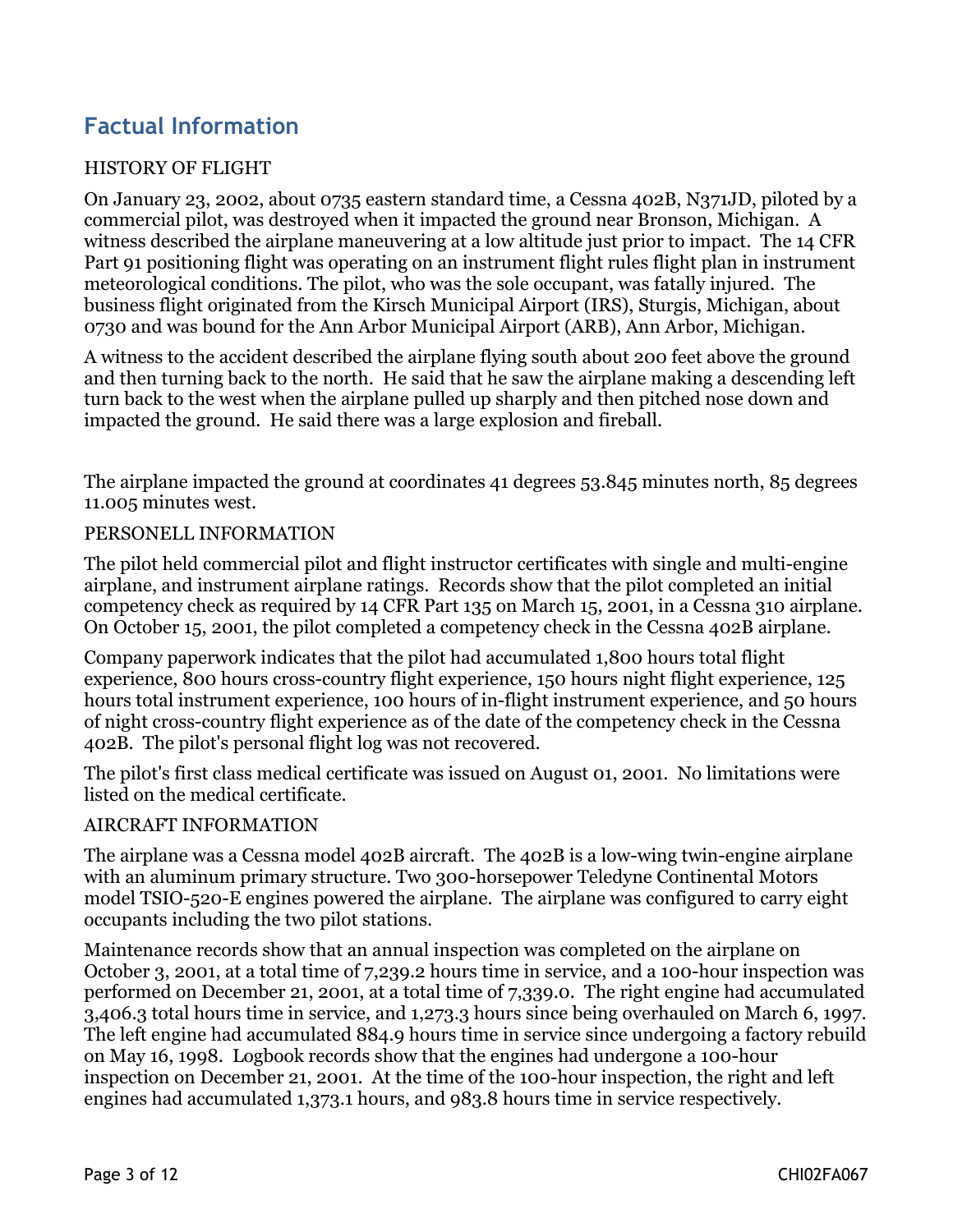The airplane was equipped with a Cessna model 400B Nav-O-Matic autopilot system. METEOROLOGICAL INFORMATION

The weather reporting station located at the departure airport, IRS, about 13 nautical miles southwest of the accident site, recorded the following observations:

 Observation time: 0655 Wind direction: 200 degrees magnetic Wind speed: 9 knots Visibility: 7 statute miles Sky condition: 1,000 feet overcast Temperature: 4 degrees Celsius Dew point: 2 degrees Celsius Altimeter Setting: 29.82 inches of Mercury Observation time: 0737 Wind direction: 200 degrees magnetic Wind speed: 9 knots Visibility: 4 statute miles with mist Sky condition: 600 feet overcast Temperature: 4 degrees Celsius Dew point: 3 degrees Celsius Altimeter Setting: 29.82 inches of Mercury Observation time: 0757 Wind direction: 200 degrees magnetic Wind speed: 8 knots Visibility: 3 statute miles with mist Sky condition: 400 feet overcast Temperature: 4 degrees Celsius Dew point: 3 degrees Celsius Altimeter Setting: 29.82 inches of Mercury

The weather reporting station located at the Branch County Memorial Airport, Coldwater, Michigan, about 6 nautical miles east of the accident site, recorded the following observations:

 Observation time: 0715 Wind direction: 210 degrees magnetic Wind speed: 9 knots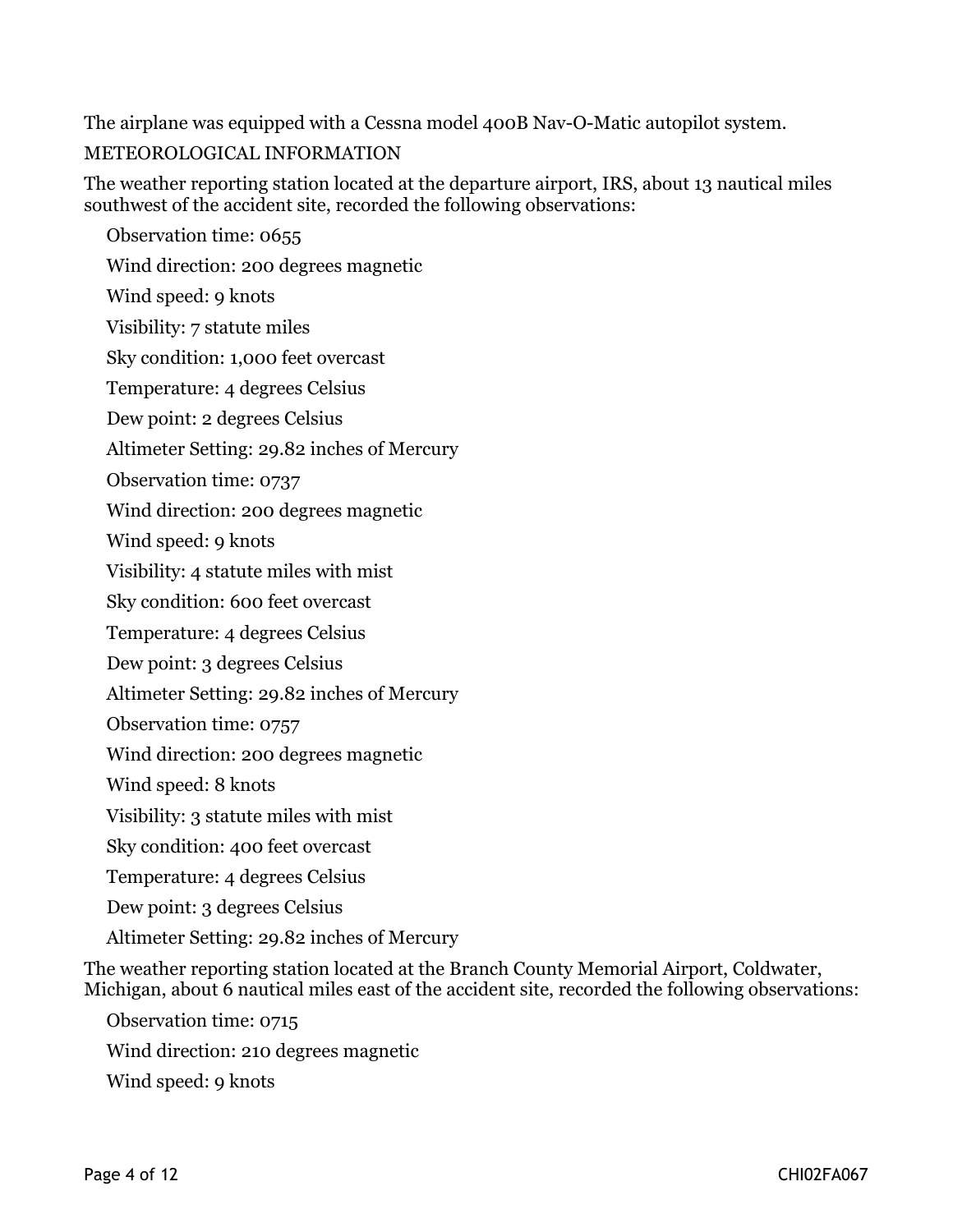Visibility: 7 statute miles Sky condition: 1,000 feet overcast Temperature: 6 degrees Celsius Dew point: 6 degrees Celsius Altimeter Setting: 29.81 inches of Mercury Observation time: 0735 Wind direction: 210 degrees magnetic Wind speed: 8 knots gusting to 15 knots Visibility: 5 statute miles with mist Sky condition: 800 feet overcast Temperature: 6 degrees Celsius Dew point: 6 degrees Celsius Altimeter Setting: 29.81 inches of Mercury Observation time: 0755 Wind direction: 210 degrees magnetic Wind speed: 9 knots Visibility: 4 statute miles with mist Sky condition: 600 feet overcast Temperature: 6 degrees Celsius Dew point: 6 degrees Celsius Altimeter Setting: 29.81 inches of Mercury

#### COMMUNICATIONS

The aircraft was in communication with the Kalamazoo, Michigan, Air Traffic Control Tower, Arrival Radar East position (ARE). The following excerpts are from transcripts of the recorded conversations between ARE and N371JD. The full transcripts are appended to this report.

0720:26 N371JD (unintelligible) \*(three) seven one juliet delta

0720:46 ARE twin cessna seven er three seven one juliet delta kalamazoo how soon and which runway

0720:52 N371JD ah three seven one juliet delta be runway one eight ready in two minutes

0720:57 ARE roger have a full route clearance to ann arbor when you're ready

0721:02 N371JD three seven one juliet delta go ahead

0721:05 ARE eh twin cessna three seven one juliet delta is cleared to ann arbor via direct litchfield and the cruxx four arrival maintain three thousand departure will be on one two one point two squawk three one seven zero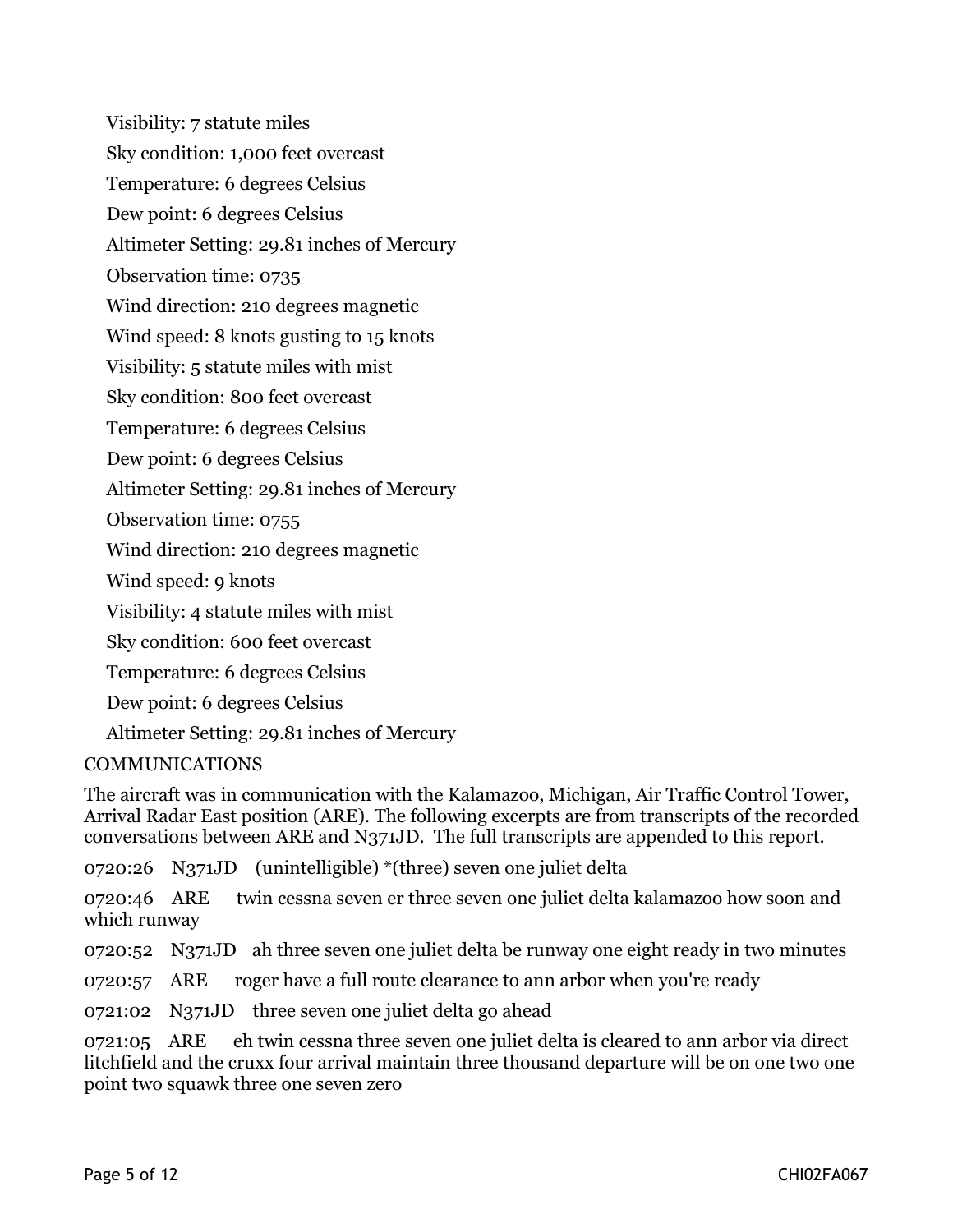0721:25 N371JD o k cleared to ann arbor via the litchfield crutch four arrival three thousand feet one two one point two and three one seven zero in the box

0721:36 ARE twin cessna one juliet delta readback is correct hold for release call me when you're number one ready to depart

0721:42 N371JD cessna one juliet delta roger

0724:45 N371JD kalamazoo (unintelligible) \*(three seven one) juliet delta's ready to go runway one eight

0726:11 ARE twin cessna one juliet delta i'm sorry you said you were ready to go

0726:14 N371JD one juliet delta thats affirmative ready on one eight

0726:17 ARE roger you're released left turn on course to litchfield maintain three thousand the altimeter two niner eight zero

0726:24 N371JD o k left turn on course to litchfield three thousand three seven one juliet delta

0729:27 N371JD kalamazoo---three---

0729:34 ARE \*(twin) cessna three seven one juliet delta kalamazoo departure ident please maintain three thousand

0729:39 N371JD identing---(unintelligible)

0730:22 ARE twin cessna one juliet delta squawk three one seven zero please thirty one seventy

0730:27 N371JD uh thirty one seventy standby

0730:32 N371JD my transponder does read three one seven zero what are you seeing on your screen

0730:36 ARE i got three three seven zero try that uh second digit again

0730:43 N371JD how's that

0730:45 ARE \*(stand) by

0730:46 ARE traffic three seven one juliet delta's trying to acquire here going direct litchfield (unintelligible)

0731:16 ARE i'll let you deal with her

0731:19 ARE maybe we can change her beacon code (unintelligible)

0731:21 ARE can you try and do that [person's name] make it three three seven zero (unintelligible)

- 0731:33 ARE and she's on course to litchfield now
- 0731:36 ARE o k
- 0731:42 ARE o k
- 0731:43 ARE all right got it
- 0731:44 ARE all right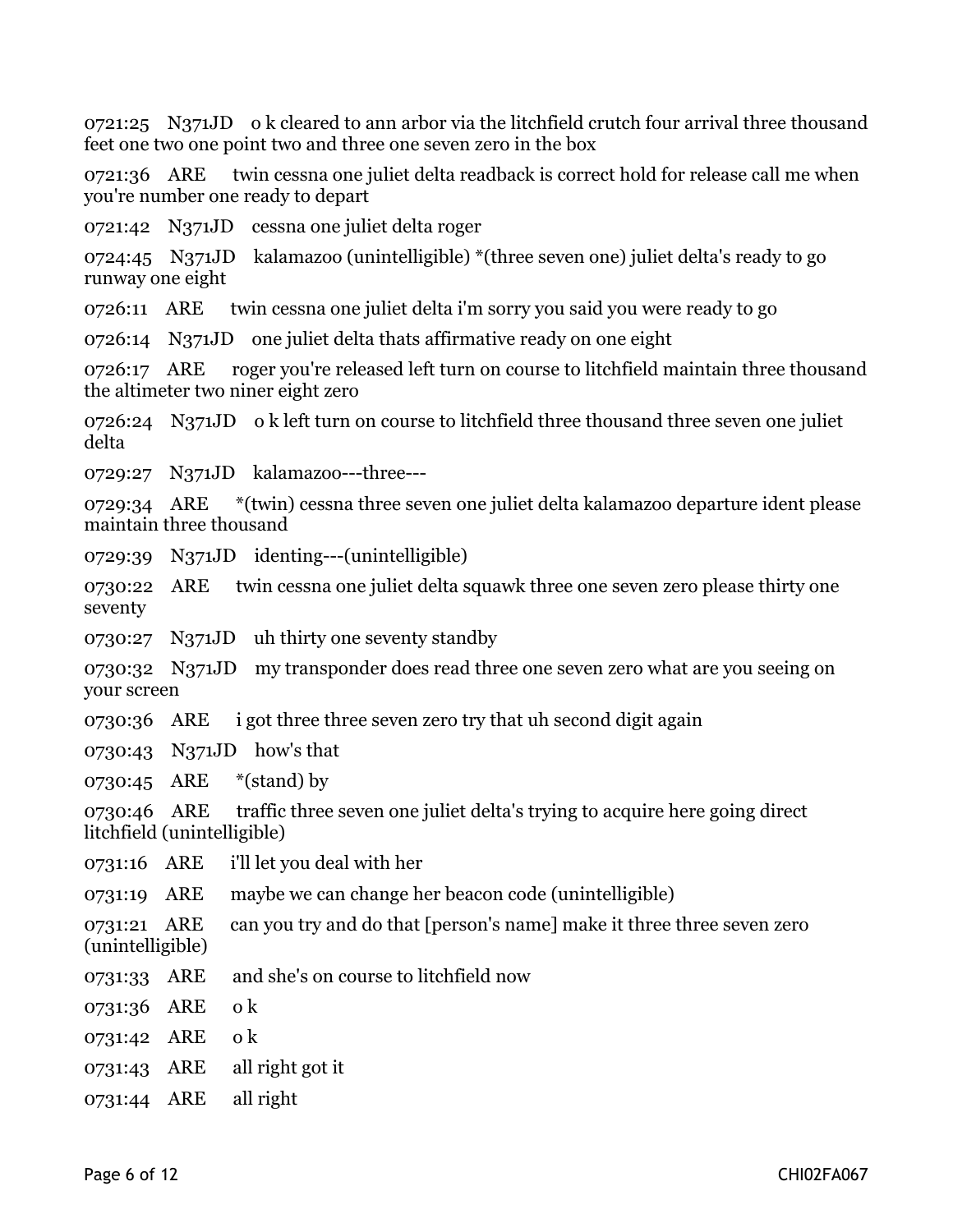0732:32 ARE twin cessna three seven one juliet delta radar contact seven miles east north east of the sturgis beacon and uh maintain three thousand on course uh litchfield

0732:46 N371JD (unintelligible)

0733:00 ARE twin cessna one juliet delta mode c indicates two thousand six hundred altimeter two niner eight zero maintain three thousand

0733:09 N371JD uh you kinda faded out for three seven one juliet delta i'm uh seeing three thousand feet on my altimeter ah whats the current altimeter setting

0733:17 ARE twenty nine eighty two niner eight zero mode c indicates now two thousand five hundred---descending

0733:27 N371JD uh three seven one juliet delta roger sir my auto pilot i just cut off uh correcting immediately

0733:33 ARE very good low altitude alert mode c indicates two thousand climb

0733:42 N371JD uh dya get that kalamazoo

0733:46 ARE twin cessna one juliet delta i've lost your mode c say altitude now

0733:50 N371JD three seven one juliet del---(unintelligible)

0733:54 ARE twin cessna one juliet delta you're breaking up climb and maintain three thousand you're descending

0734:01 ARE piper four two whiskey can you hear any transmissions

0734:04 N2542W four two whiskey affirmative

0734:06 ARE roger

0734:10 N2542W ah she said she had lost her ah autopilot she was ah trying to take it herself

0734:15 ARE o k well now she's at thirty four hundred feet twin cessna one juliet delta you're a little high now ah you wanna return to sturgis and land or continue on

0734:30 ARE twin cessna three seven one juliet delta kalamazoo

0734:35 ARE twin cessna one juliet delta kalamazoo

No further communications were received from the accident airplane.

#### WRECKAGE AND IMPACT INFORMATION

The National Transportation Safety Board (NTSB) on-scene investigation began on January 23, 2002. The airplane impacted the ground about 100 feet from an east west tree line on a heading of about 315 degrees. Subsequent to the initial impact with the ground, the airplane impacted trees and the main wreckage came to rest within the tree line. A post-impact fire and explosion ensued. The initial impact ground scar consisted of a linear scar with 5 impact craters. The spacing of these craters was consistent with the lateral spacing of wing tip tanks, the engines, and the fuselage. All of the primary flight controls were located within the debris field.

The first major piece of wreckage along the debris field was the left engine and engine nacelle. The engine was resting inverted and was still attached to the nacelle. The propeller was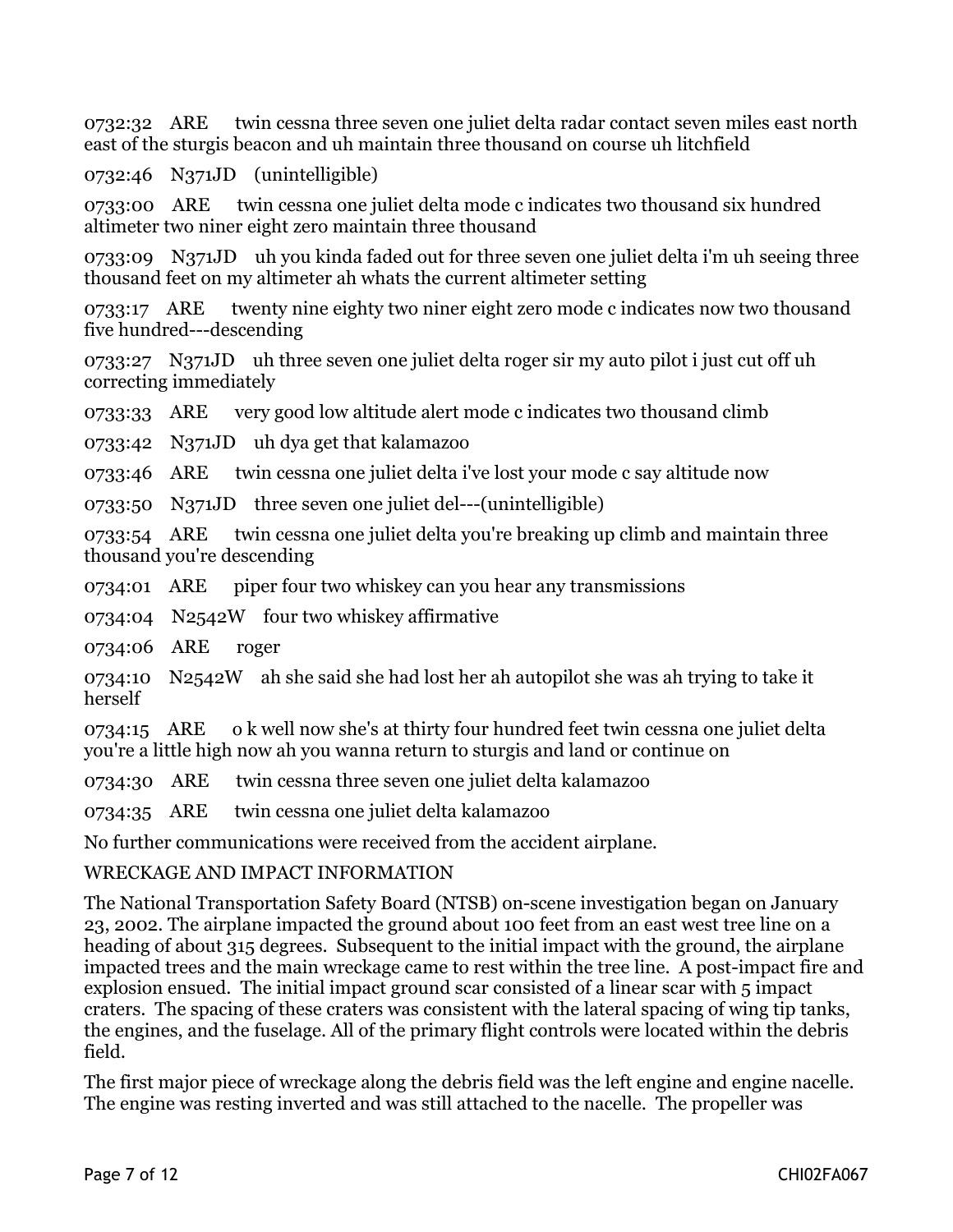separated from the engine. The bottom side and front of the engine were broken in several pieces.

The right engine was found along the tree line and was still attached to the right nacelle. The propeller was separated from the engine. The accessory case area was broken

The on-scene examination of the engines consisted of examination of the upper set of spark plugs from each engine, and borescope examination of the cylinders and pistons through the spark plug holes. No anomalies wer detected during the on-scene examination of the engines. Both engines were retained for teardown inspection.

The fuselage was fragmented and came to rest within the tree line. The tail section of the fuselage was separated at the empennage. The cabin section of the fuselage was destroyed. The remains of the cabin floor were located beneath the tail surfaces. The instrument panel, instruments and all avionics components were destroyed. The avionics wiring was found wrapped around trees. The circuit breaker panel and ignition switch panel were damaged and reliable switch and circuit breaker positions were not able to be determined. The nose landing gear was found along the wreckage path. Both main landing gear were found in the retracted position. Various instruments and instrument components were found along the wreckage path.

Both elevators remained attached to the horizontal stabilizer. The vertical stabilizer and rudder were separated from the tail section. The control cables for both the elevators, and the rudder remained attached to their respective bellcranks. The right and left aileron bellcranks were located and each bellcrank had cable ends attached. Due to the extent of the damage, control system continuity could not be verified, however, all identified cable breaks had signatures consistent with tension overload.

Four gyroscopic instrument cores were located and examined. Two attitude gyroscope cores were examined and both were found to have rotational scoring to the rotors and the rotor housings. The attitude gyroscope cores were found separated from the instrument housings. The third gyroscope core examined was a directional gyroscope core. It was also found separated from the instrument housing. Rotational scoring was found on the rotor and rotor housing of the directional gyroscope core. The fourth gyroscope examined was the horizontal situation indicator. The instrument remained primarily intact with the core within the instrument housing. Rotational scoring was found on the rotor and housing of this gyroscope, as well.

The autopilot components found were severely damaged. The autopilot computer and controller were not found. A trim actuator and a roll servo were found and both had significant impact damage.

The trim actuator, autopilot roll servo, engines, and cabin heater, were retained for further examination.

About 200 feet east-southeast of the impact point, lies a northeast/southwest oriented utility wire. The utility wire is suspended from telephone/utility poles running through the field where the wreckage was found.

#### MEDICAL AND PATHOLOGICAL INFORMATION

Spectrum Health, Grand Rapids, Michigan, performed an autopsy on the pilot on January 24, 2002.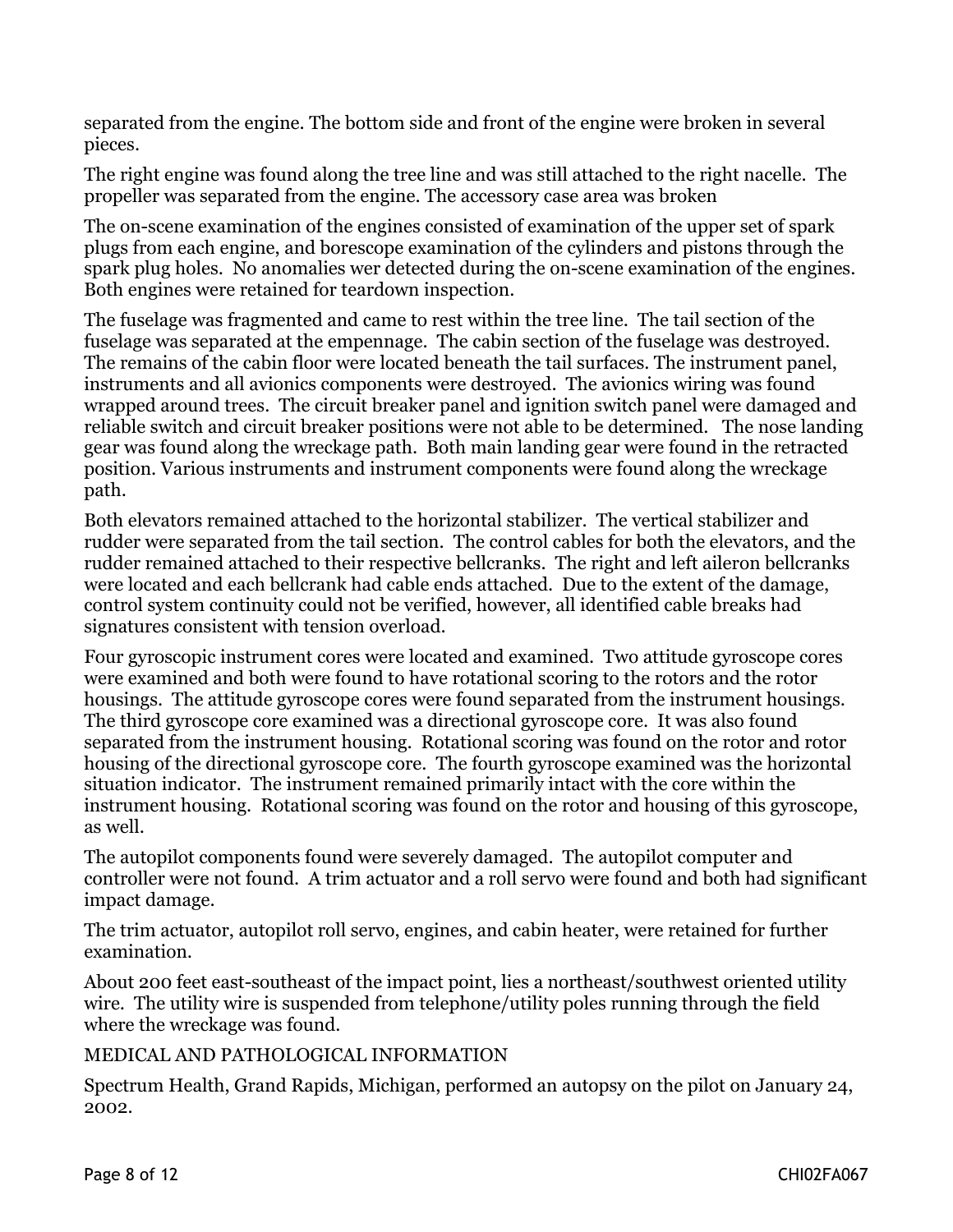A Final Forensic Toxicology Fatal Accident Report listed negative results for all tests performed. No blood samples were available for carbon monoxide testing.

#### TESTS AND RESEARCH

The engines were examined under the direct supervision of a NTSB investigator. Complete disassembly of both engines was performed. The examination of the engines revealed no signs of abnormal wear or operation. No anomalies were found that could be determined to have existed prior to impact.

The cabin combustion heater was sent to the NTSB Materials Laboratory for examination. The heater was significantly deformed due to impact. According to the report of the examination, four fractures were found in the stainless steel combustion chamber. Three of the fractures had signatures consistent with overstress failure. The fourth fracture was found in a welded seam of the combustion chamber. This fracture measured about 0.7 inch long and the widest opening was 0.025 inch. These measurements were taken when the heater was in the postimpact deformed state. The width of the gap prior to impact is not known.

The TA-495A trim actuator, and the PA-495A-1 roll servo, were examined under the supervision of the FAA. The only tests that could be performed were tests that confirmed that the motors within the units were intact and capable of producing power. No visible defects were noted during the examinations that were determined to have existed prior to impact.

Radar data for the accident flight was obtained from the FAA. The aircraft ground track was plotted on a sectional aeronautical chart. The first recorded data point, at 07:29:04.84, places the airplane about 1 nautical mile south of IRS at 1,400 feet pressure altitude. The ground track shows the airplane's departure from IRS, followed by a left turn to the northeast.

At 07:33:18.73, the airplane's ground track begins to turn to the right followed by a turn to the left. The left turn continues and tightens until the last recorded data point at 07:34:15.16.

A plot of the airplane's altitude returns shows the airplane climbing from the first data point until reaching a pressure altitude of 2,700 feet at 07:30:39.01. About 07:33:18.73, the airplane begins to descend from a pressure altitude of 2,600 feet until reaching a pressure altitude of 1,800 feet at 07:33:56.35. The average rate of descent for this time period was calculated to be 1,276 feet per minute.

The altitude returns show that, following the descent, the airplane climbed from a pressure altitude of 1,800 feet at 07:33:56.35 to a pressure altitude of 3,500 feet at 07:34:15.16. The average rate of climb for this time period was calculated to be 5,423 feet per minute. No subsequent radar returns were received. Various plots of the radar data are appended to this report.

According to the "400B Nav-O-Matic Autopilot System" supplement, Section 3, of the "Pilot's Operating Handbook" for the Cessna 402B, "Sustained elevator overpower will result in the autopilot trimming against the overpower force."

#### ADDITIONAL INFORMATION

The FAA, Teledyne Continental Motors, and Cessna Aircraft Company were parties to the investigation.

The wreckage was released to a representative of the insurance company.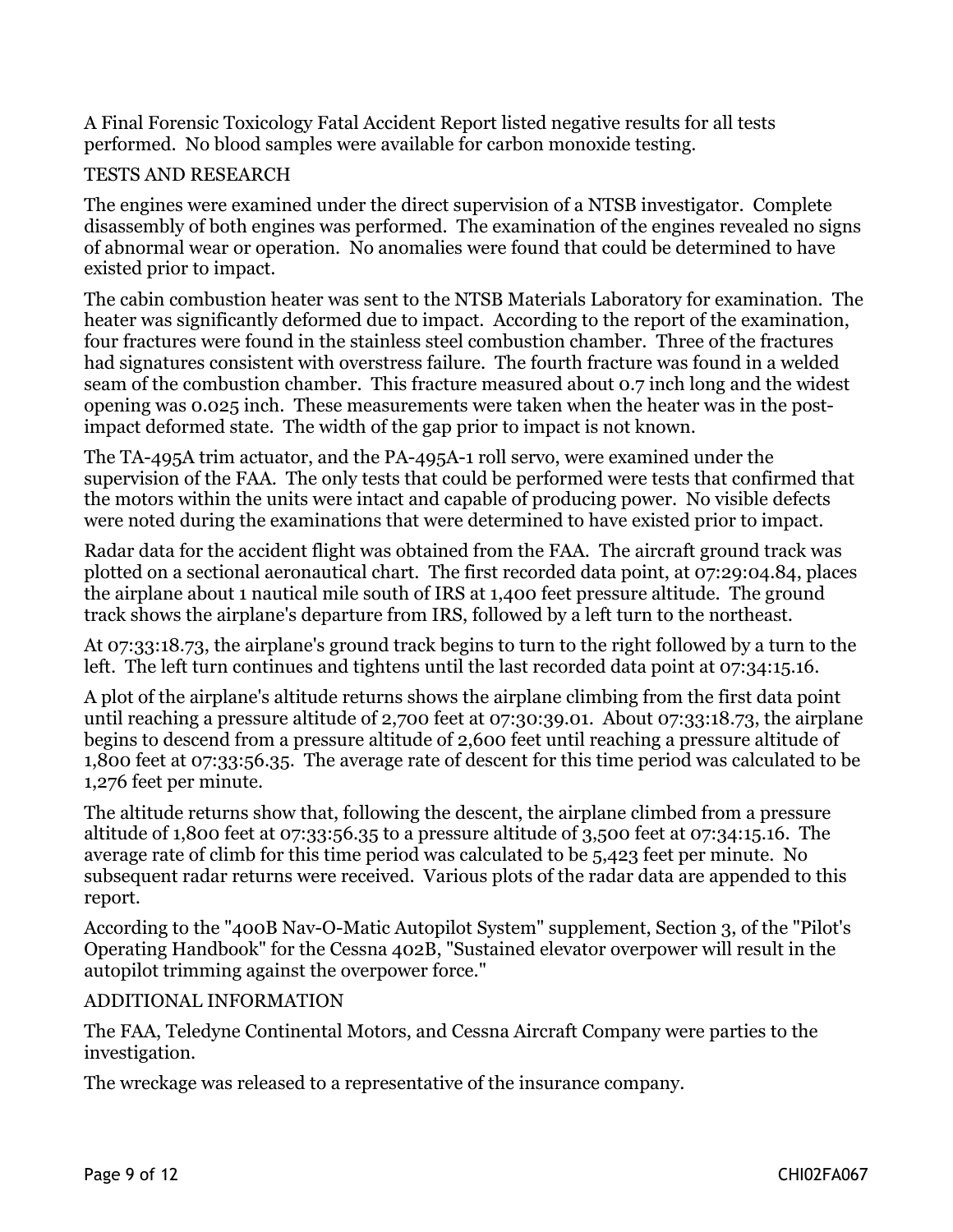### **Pilot Information**

| Certificate:                     | Commercial                                                            | Age:                              | 29, Male                      |
|----------------------------------|-----------------------------------------------------------------------|-----------------------------------|-------------------------------|
| Airplane Rating(s):              | Multi-engine Land; Single-engine<br>Land                              | Seat Occupied:                    | Left                          |
| <b>Other Aircraft Rating(s):</b> |                                                                       | <b>Restraint Used:</b>            | Seatbelt, Shoulder<br>harness |
| Instrument Rating(s):            | Airplane                                                              | <b>Second Pilot Present:</b>      | No                            |
| Instructor Rating(s):            | Airplane Multi-engine; Airplane<br>Single-engine; Instrument Airplane | <b>Toxicology Performed:</b>      | Yes.                          |
| <b>Medical Certification:</b>    | Class 1 Valid Medical--no<br>waivers/lim.                             | Last FAA Medical Exam:            | 08/01/2001                    |
| <b>Occupational Pilot:</b>       |                                                                       | Last Flight Review or Equivalent: | 10/15/2001                    |
| <b>Flight Time:</b>              | 1800 hours (Total, all aircraft)                                      |                                   |                               |

### **Aircraft and Owner/Operator Information**

| Aircraft Make:                    | Cessna                              | <b>Registration:</b>                     | N371JD                   |
|-----------------------------------|-------------------------------------|------------------------------------------|--------------------------|
| Model/Series:                     | 402B                                | <b>Aircraft Category:</b>                | Airplane                 |
| <b>Year of Manufacture:</b>       |                                     | <b>Amateur Built:</b>                    | No                       |
| Airworthiness Certificate:        | Normal                              | Serial Number:                           | 402B1322                 |
| <b>Landing Gear Type:</b>         | Retractable - Tricycle              | Seats:                                   | 8                        |
| Date/Type of Last Inspection:     | 12/21/2001, 100 Hour                | <b>Certified Max Gross Wt.:</b>          | 6300 lbs                 |
| Time Since Last Inspection:       |                                     | Engines:                                 | 2 Reciprocating          |
| Airframe Total Time:              | 7339 Hours as of last<br>inspection | <b>Engine Manufacturer:</b>              | Teledyne Continental     |
| ELT:                              | Installed, not activated            | <b>Engine Model/Series:</b>              | <b>TSIO-520-E</b>        |
| <b>Registered Owner:</b>          | Riley Aviation, Inc.                | <b>Rated Power:</b>                      | 300 hp                   |
| Operator:                         | Riley Aviation, Inc.                | <b>Operating Certificate(s)</b><br>Held: | On-demand Air Taxi (135) |
| <b>Operator Does Business As:</b> |                                     | <b>Operator Designator Code:</b>         | <b>BLIA</b>              |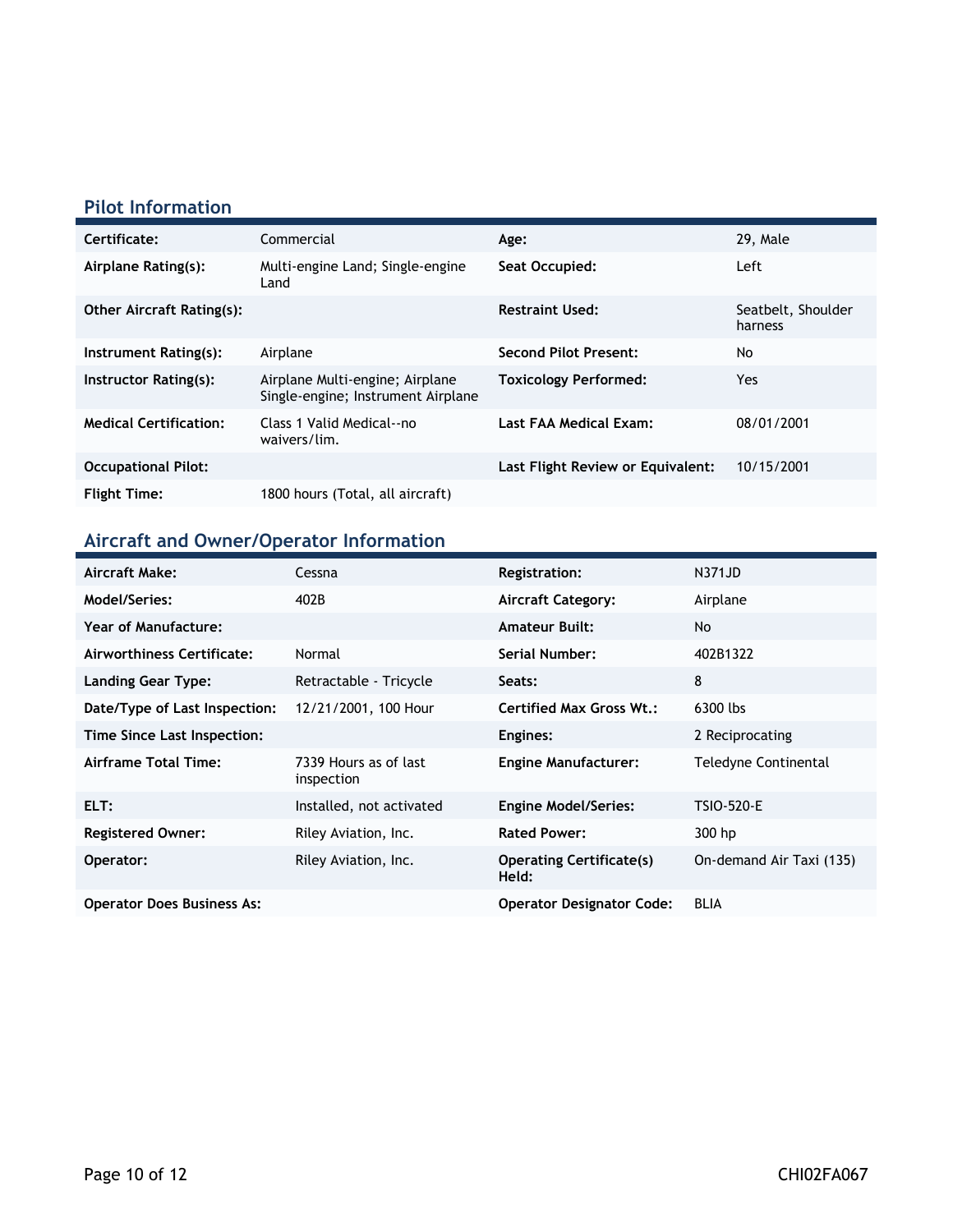### **Meteorological Information and Flight Plan**

| <b>Conditions at Accident Site:</b>     | Instrument Conditions | <b>Condition of Light:</b>                     | Dawn              |
|-----------------------------------------|-----------------------|------------------------------------------------|-------------------|
| <b>Observation Facility, Elevation:</b> | IRS, 925 ft msl       | Distance from Accident Site:                   | 13 Nautical Miles |
| <b>Observation Time:</b>                | 0737 EST              | Direction from Accident Site:                  | $246^\circ$       |
| <b>Lowest Cloud Condition:</b>          | <b>Unknown</b>        | Visibility                                     | 4 Miles           |
| Lowest Ceiling:                         | Overcast / 600 ft agl | Visibility (RVR):                              |                   |
| Wind Speed/Gusts:                       | 9 knots /             | <b>Turbulence Type</b><br>Forecast/Actual:     |                   |
| <b>Wind Direction:</b>                  | $200^\circ$           | <b>Turbulence Severity</b><br>Forecast/Actual: |                   |
| <b>Altimeter Setting:</b>               | 29.82 inches Hg       | <b>Temperature/Dew Point:</b>                  | 4°C / 3°C         |
| <b>Precipitation and Obscuration:</b>   |                       |                                                |                   |
| <b>Departure Point:</b>                 | STURGIS, MI (IRS)     | Type of Flight Plan Filed:                     | <b>IFR</b>        |
| Destination:                            | ANN ARBOR, MI (ARB)   | <b>Type of Clearance:</b>                      | <b>IFR</b>        |
| <b>Departure Time:</b>                  | 0730 EST              | Type of Airspace:                              | Class G           |

# **Wreckage and Impact Information**

| Crew Injuries:          | 1 Fatal | Aircraft Damage:           | Destroyed            |
|-------------------------|---------|----------------------------|----------------------|
| Passenger Injuries:     | N/A     | <b>Aircraft Fire:</b>      | On-Ground            |
| <b>Ground Injuries:</b> | N/A     | <b>Aircraft Explosion:</b> | On-Ground            |
| <b>Total Injuries:</b>  | 1 Fatal | Latitude, Longitude:       | 41.897500, 85.183333 |

### **Administrative Information**

| Investigator In Charge (IIC):            | John M Brannen                                                                                                                                                            | <b>Report Date:</b>                                                                                                                                                                                                                                                                     | 08/26/2003 |
|------------------------------------------|---------------------------------------------------------------------------------------------------------------------------------------------------------------------------|-----------------------------------------------------------------------------------------------------------------------------------------------------------------------------------------------------------------------------------------------------------------------------------------|------------|
| <b>Additional Participating Persons:</b> | Greg Schmidt; Cessna Aircraft Company; Wichita, KS<br>R.S. Boyle; Teledyne Continental Motors; Mobile, AL<br>Robert Koneful; FAA-South Bend, Indiana-FSDO; South Bend, IN |                                                                                                                                                                                                                                                                                         |            |
| <b>Publish Date:</b>                     |                                                                                                                                                                           |                                                                                                                                                                                                                                                                                         |            |
| <b>Investigation Docket:</b>             | this date are available at http://dms.ntsb.gov/pubdms/.                                                                                                                   | NTSB accident and incident dockets serve as permanent archival information for the NTSB's<br>investigations. Dockets released prior to June 1, 2009 are publicly available from the NTSB's<br>Record Management Division at pubing@ntsb.gov, or at 800-877-6799. Dockets released after |            |